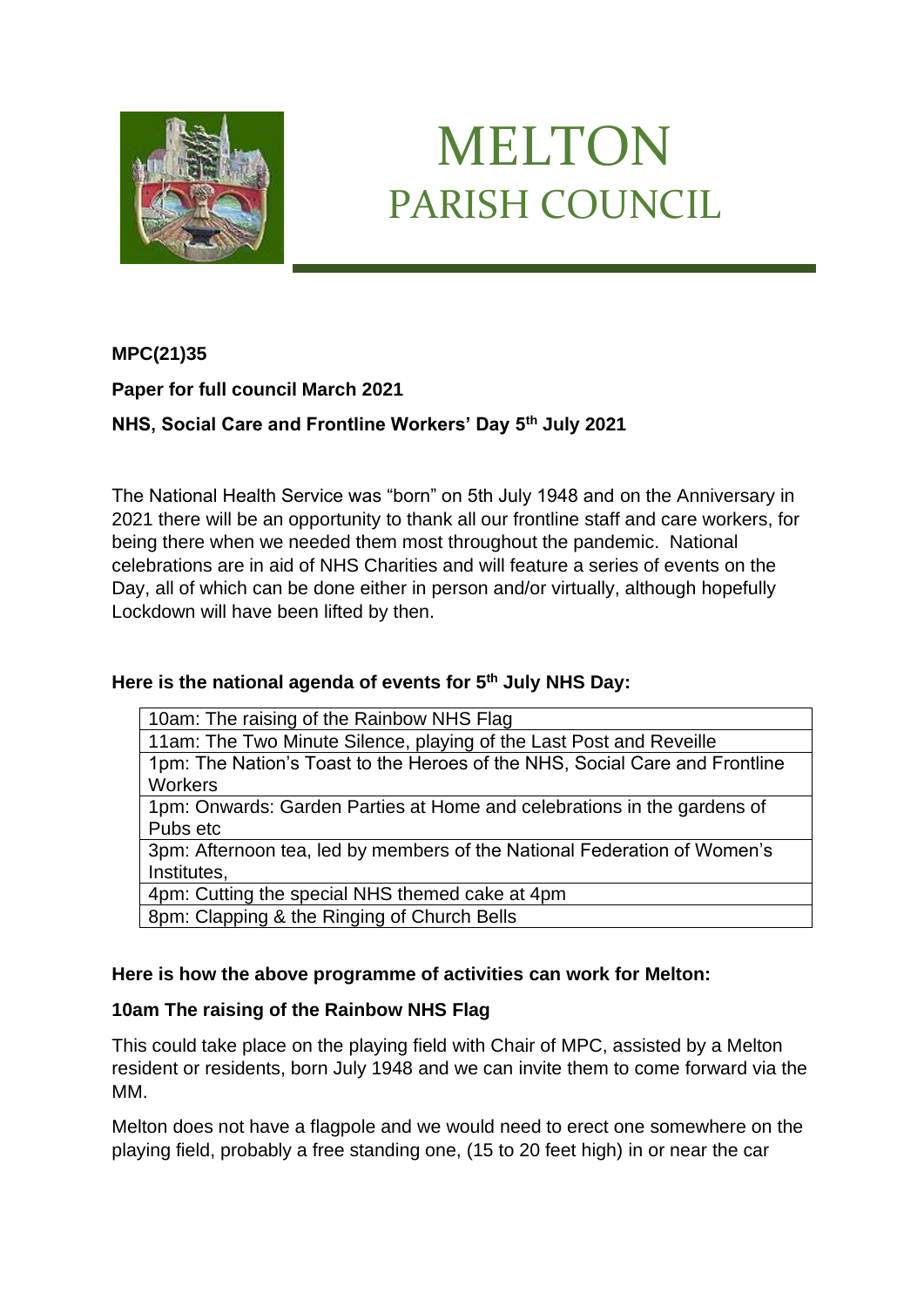park, maybe next to the MPC Noticeboard on the left of the entrance. Planning permission would be required.

The cost of the NHS Rainbow Flag would be £35 from the national organisers. A 5xmeter classic aluminium flagpole with ground sleeve would cost approx. £99 from a local company in Beccles. Once installed, the flagpole could be re-used for other events, for example Suffolk Day in June and again the following year if the NHS Day becomes an annual event.

# **11am The Two Minute Silence, playing of the Last Post and Reveille**

For everyone to remember their loved ones and all who passed away during the pandemic.

This could take place either on the playing field or at St Andrew's Church in front of the war memorial, depending on whether Lockdown/ Social Distancing still applies and also what progress made with the church spire repairs. I have written to Paul inviting him to lead on this and very much hope he will accept. We need a Bugler for the Last Post and Reveille, preferably the local resident who played for us at the Beacon ceremony, if he would accept the invitation.

# **1pm The Nation's Toast to the Heroes of the NHS, Social Care and Frontline Workers**

The organisers will ask everyone to Raise a Glass to toast to thank all frontline NHS staff and care workers for their service. Melton residents to be invited to join in and hold their own garden party at home or in an unusual location! (Whether we would want to encourage that I am not sure but there is a prize for the best spot!)

Pubs are also encouraged to participate with lunches, bunting outside etc. The Coach & Horses/Wilford Bridge/ Deben Inns could be asked if they would like to offer something along the lines of a themed lunch? (not hospital food!)

# **3pm Afternoon tea, led by members of the National Federation of Women's Institutes, including 4pm cutting the special NHS themed cake**

I have asked the President of Melton WI if they would like to participate and she is going to discuss their plans with the WI committee nearer the time. The Burness Parish Rooms are booked in the hope that Melton WI will hold a special tea.

#### **8pm Clapping & the Ringing of Church Bells**

Melton Old Church have confirmed that they will be ringing their bell at 8pm. In the case of St Andrew's Church, it will depend on progress made on repairing the church spire.